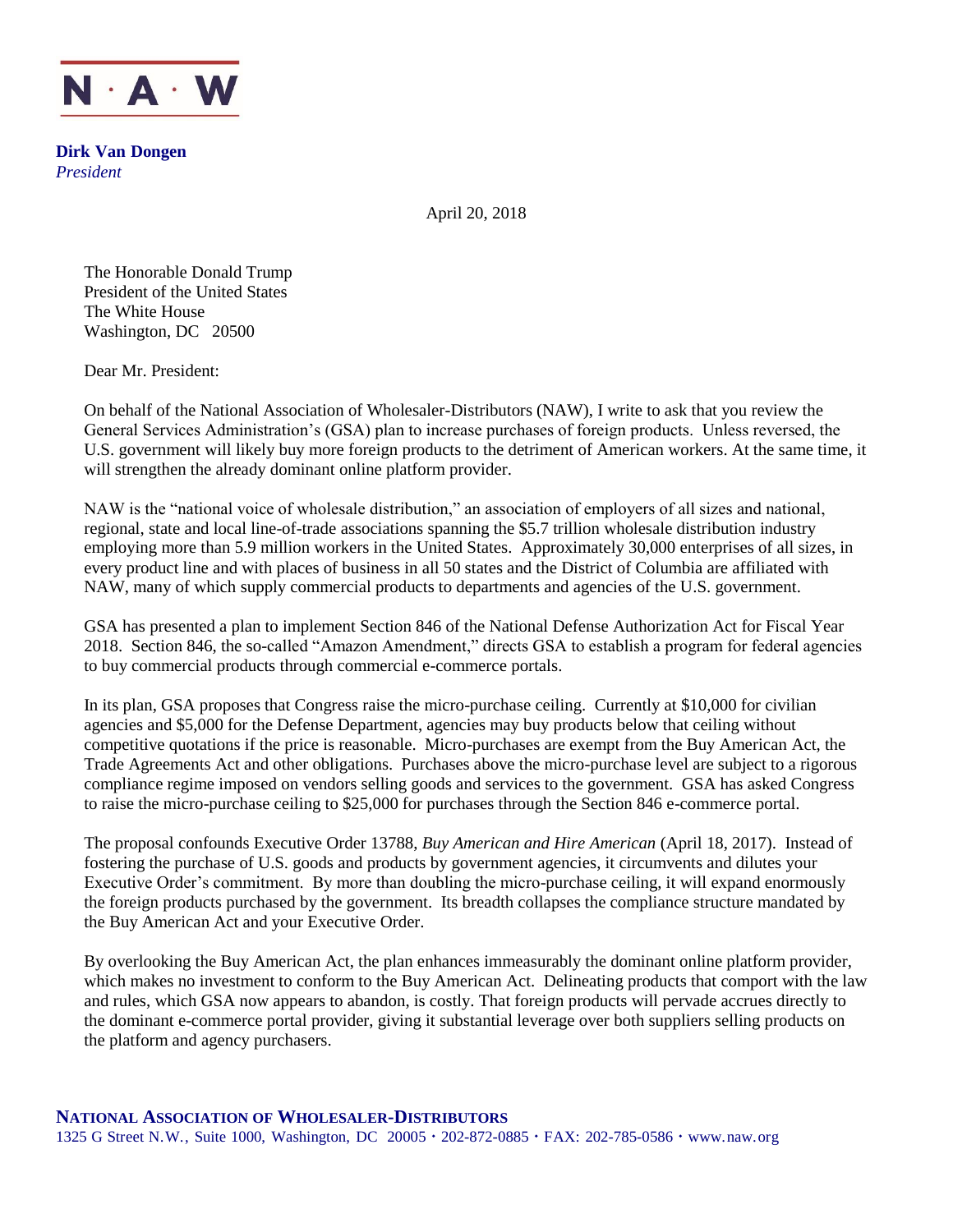## *April 20, 2018 Page 2 of 2*

Section 846 fundamentally restructures the way the federal government acquires commercial products. NAW agrees with what we understand to be Section 846's purpose: to improve the commercial product acquisition process. We have conveyed to the Congress and to GSA that only meaningful competition at platform and supplier levels will afford fair opportunities to participate and give federal agencies broad choices at competitive pricing. GSA's jettisoning Buy American Act obligations is wrong.

Moreover, the momentum implementing Section. 846 is toward the "Amazon Amendment" model and is to the detriment of countless private sector stakeholders, the federal government and taxpayers. It will generate potentially several billions of dollars annually in fees to what will at best be an extremely limited number of commercial e-commerce portal providers. The disparate, specialized and unique requirements of many federal agencies will be compromised. No serious cost-benefit analysis has been conducted nor appears contemplated.

For the reasons set forth in the attached letter to Members of the United States Senate and House of Representatives, NAW urges that GSA's proposal to increase the micro-purchase ceiling be withdrawn and that its overall plan be reconsidered.

Sincerely,

Dirk Van Dongen President

Attachment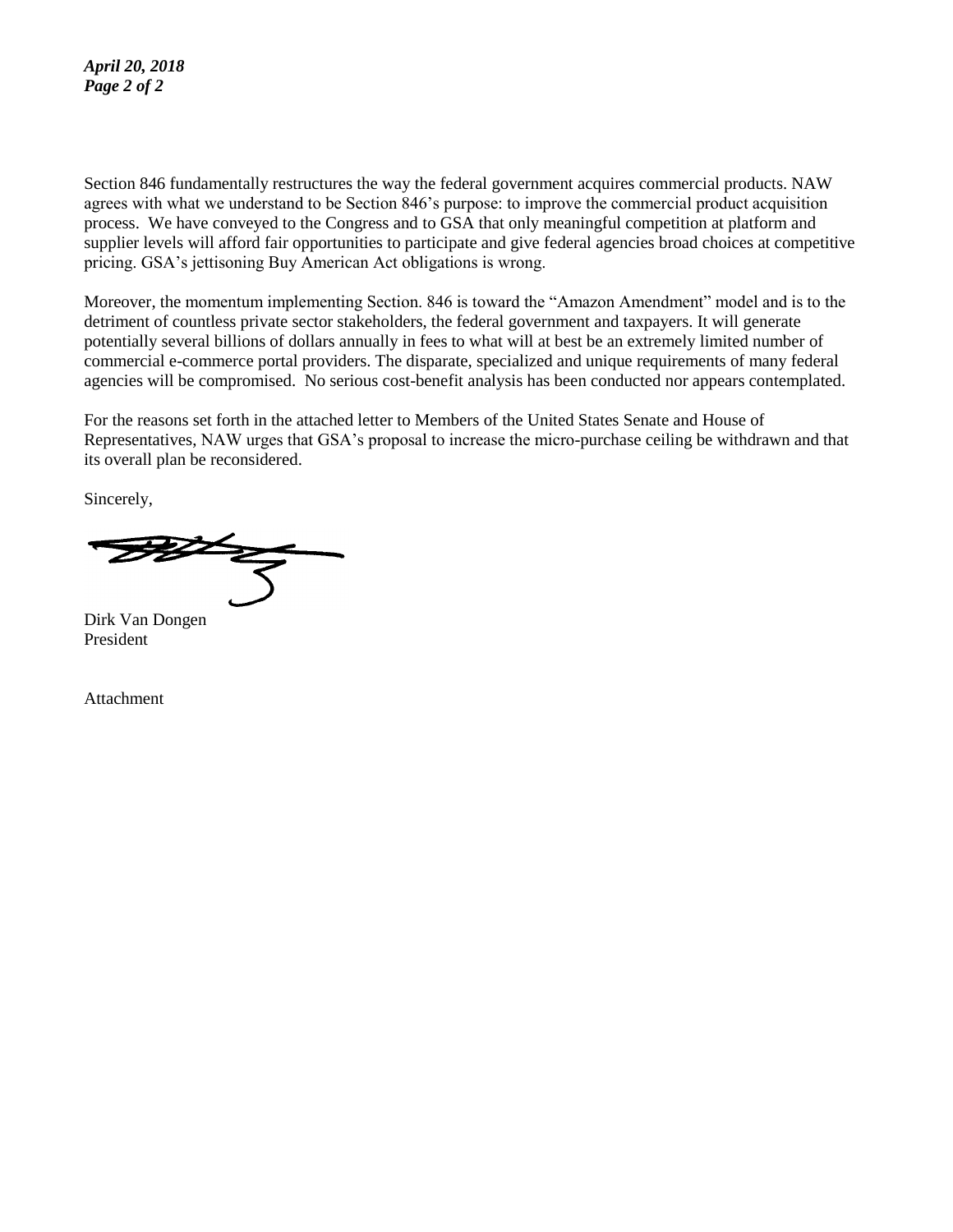

**Dirk Van Dongen** *President*

April 17, 2018

The Hon. Mac Thornberry, Chairman The Hon. John McCain, Chairman Committee on Armed Services Committee on Armed Services U.S. House of Representatives U.S. Senate Washington, DC 20515 Washington, DC 20510

The Hon. Trey Gowdy, Chairman The Hon. Ron Johnson, Chairman The Hon. Ron Johnson, Chairman Committee on Oversight & Government Committee on Homeland Security & Reform Governmental Affairs U.S. House of Representatives U.S. Senate Washington, DC 20515 Washington, DC 20510

The Hon. Steve Chabot, Chairman The Hon. Jim Risch, Chairman Committee on Small Business Committee on Small Business & U.S. House of Representatives Entrepreneurship Washington, DC 20515 U.S. Senate

The Hon. Adam Smith, Ranking Member The Hon. Jack Reed, Ranking Member Committee on Armed Services Committee on Armed Services U.S. House of Representatives U.S. Senate Washington, DC 20515 Washington, DC 20510

Committee on Oversight & Government Committee on Homeland Security & Reform Governmental Affairs U.S. House of Representatives U.S. Senate Washington, DC 20515 Washington, DC 20510

The Hon. Nydia Velázquez, Ranking Member The Hon. Ben Cardin, Ranking Member Committee on Small Business Committee on Small Business & U.S. House of Representatives Entrepreneurship Washington, DC 20515 U.S. Senate

Washington, DC 20510

The Hon. Elijah Cummings, Ranking Member The Hon. Claire McCaskill, Ranking Member

Washington, DC 20510

Pending before the Committees is the General Services Administration's (GSA) initial implementation report addressing Section 846 of the National Defense Authorization Act for Fiscal Year 2018 (FY '18 NDAA) (PL 115-91). Section 846 directs GSA "to establish a program to procure commercial products through commercial e-commerce portals … through multiple contracts with multiple commercial e-commerce portal providers …" The report includes GSA's recommendation to amend the law to assist its implementation.

-more-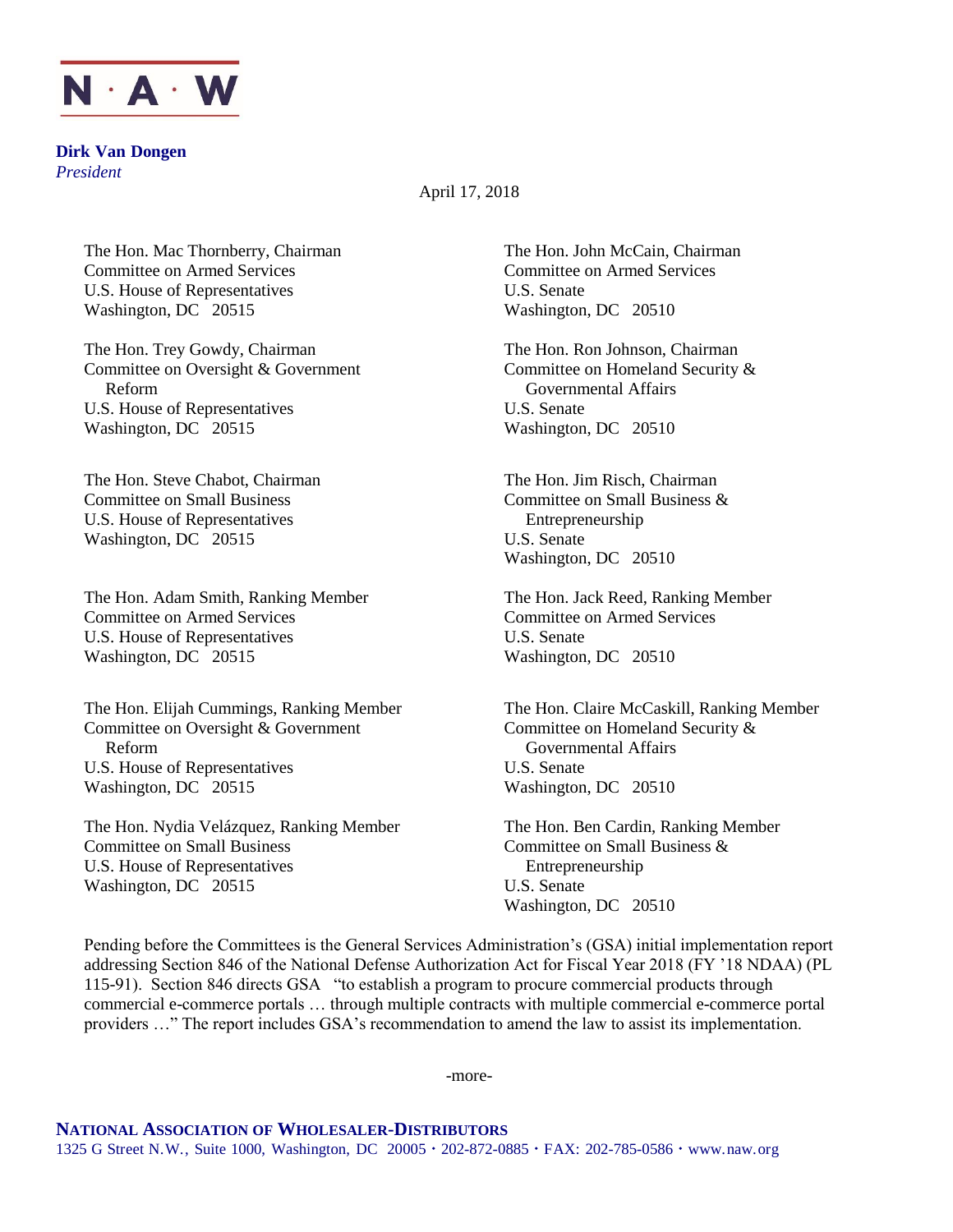I write on behalf of the National Association of Wholesaler-Distributors (NAW) to express our concerns with regard to the substance of the report and to encourage more meaningful public participation. Absent detailed hearings, debate and deliberation as to how specific proposals will promote competitive markets and historic compliance and policy values, Section 846 will fail in its worthy objective to improve how the government buys commercial goods.

NAW is the "national voice of wholesale distribution," an association comprised of employers of all sizes, and national, regional, state and local line-of-trade associations spanning the \$5.7 trillion wholesale distribution industry that employs more than 5.9 million workers in the United States. Approximately 30,000 enterprises of all sizes, in every product line and with places of business in all 50 states and the District of Columbia are affiliated with NAW, many of which supply commercial products to departments and agencies of the U.S. government.

Some major concerns expressed by NAW members are outlined below and further detailed in the body of this letter.

- GSA's recommended increase in the micro-purchase threshold to \$25,000 for e-commerce commercial portal purchases will elevate the potential for waste, fraud and abuse, and significantly broaden exemptions from many regulatory, compliance, competition, and acquisition policy obligations.
- Commercial portal purchasing will increase the risk of counterfeit and lower quality products.
- GSA's Phase I report to Congress includes no analysis to support many of the agency's recommendations, resulting in stated benefits based solely on GSA assumptions.
- The commercial portal initiative is moving forward without sufficient input from federal agencies, COTS industries and other stakeholders.
- GSA's Phase I report does not provide any method for determining fair and reasonable pricing for portal purchasing nor does it reference it as a challenge to be addressed.
- GSA vagueness as to how its current thousands of COTS Multiple-Award Schedule (MAS) contract vendors will participate in the e-commerce portal program undermines interest and investment in supplying the government.
- GSA is not clear as to how portal customer information and data and third party supplier transactional data will be protected, secured from third parties and managed by portal providers, a major premise of Section 846.

NAW reiterates our agreement with what we understand to be Section 846's fundamental purpose: to improve the efficiency of the commercial off the shelf (COTS) acquisition process. We conveyed to the Congress during its consideration of Section 846, and to GSA in January 2018, that only meaningful competition at both the platform and supplier levels will afford stakeholders fair opportunities to participate and give federal agencies a range of choices at competitive pricing. Our member companies are very concerned that the implementation plan and the legislative recommendations will weaken the competitive process of and transparency into government purchasing.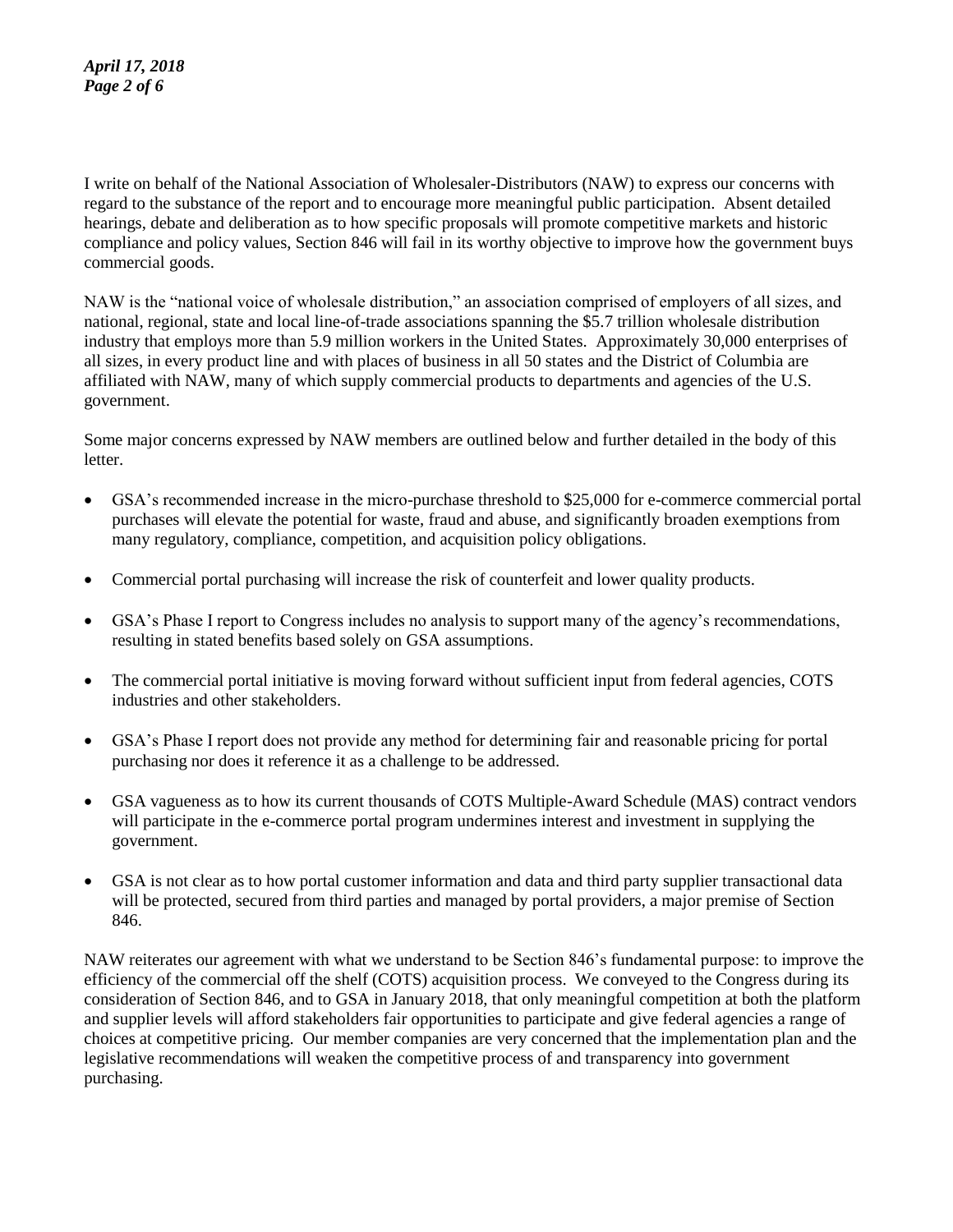Following enactment of Section 846, GSA convened a public meeting, invited comment, met with stakeholders and engaged agency customers. Yet there is a real difference between inviting comments generally and presenting specific proposals and soliciting positions and deliberation. GSA's legislative proposals would have benefitted from debate and discussion with agency customers and the public. While understandable in the short time since Section 846's enactment, there is no indication GSA intends a comprehensive exchange. NAW urges the Committees to hold hearings on the substance of GSA's legislative proposals, its Phase 2 plans and how GSA can best provide opportunity for the public and agencies to participate in the Section 846 implementation process.

## **The Report's Legislative Proposals**

NAW believes that GSA's proposed amendments to law present significant challenges. There is neither clarity nor detail as to how the proposals reflect the law's mandate that the acquisition of commercial products via ecommerce portals be "through multiple contracts with multiple commercial e-commerce portal providers…"

 GSA proposes to raise the micro-purchase threshold. First enacted in 1994, the law allows purchases of goods without obtaining competitive quotations if the price is reasonable. Micro-purchases are also exempt from most compliance and policy obligations, including the Buy American Act ("BAA") and the Trade Agreements Act ("TAA"). The law's objective is to assist agencies in buying products and services efficiently by reducing the significant administrative costs associated with small or "micro" purchases. The current micro-purchase ceiling is \$10,000 for civilian agencies and \$5,000 for the Department of Defense. GSA asks Congress to raise the ceiling for all agencies to \$25,000 for portal purchases.

GSA's proposal indicates a decision that some notion of efficiency prevails over considered and long-standing compliance and policy obligations. No analysis accompanies the recommendation to jettison long established procurement integrity and policy obligations. There is no indication how much agencies will spend or how spending will be tracked and accounted for. There is an allure of on-line marketplaces based on convenience, yet there is real risk to mission quality by elevating convenience over outcomes. This the proposal marginalizes if not ignores.

A competitive market can delineate values to provide choice. The balance GSA purports to weigh as to compliance generally, the BAA, the TAA, Federal Prison Industries, Javits-Wagner-O'Day and other policy obligations against convenience lacks even nominal analysis. Without study and deliberation, enactment will create two channels, one with obligations that carry additional costs, the other with none. The reality is that investment in channels providing additional value will be lost and with such, agency choice.

A more meaningful approach is seeking agency and public discussion as to how more than doubling the micro-purchase threshold contributes to a competitive environment affording agencies choice while streamlining processes. Agencies and the public, informed by experience, suppliers and actual data, can bring clarity to the values associated with mission requirements.

 The Competition in Contracting Act (CICA) requires agencies to obtain full and open competition through competitive procedures. CICA is the foundation of current procurement requirements. A range of procedures and methodologies flow from CICA – sealed bids, competitive proposals, other competitive processes and pricing analysis. It has been amended to promote efficiency and other benefits. Section 846 reflects a core objective to simplify commercial purchases via commercial e-commerce offerings while preserving competition.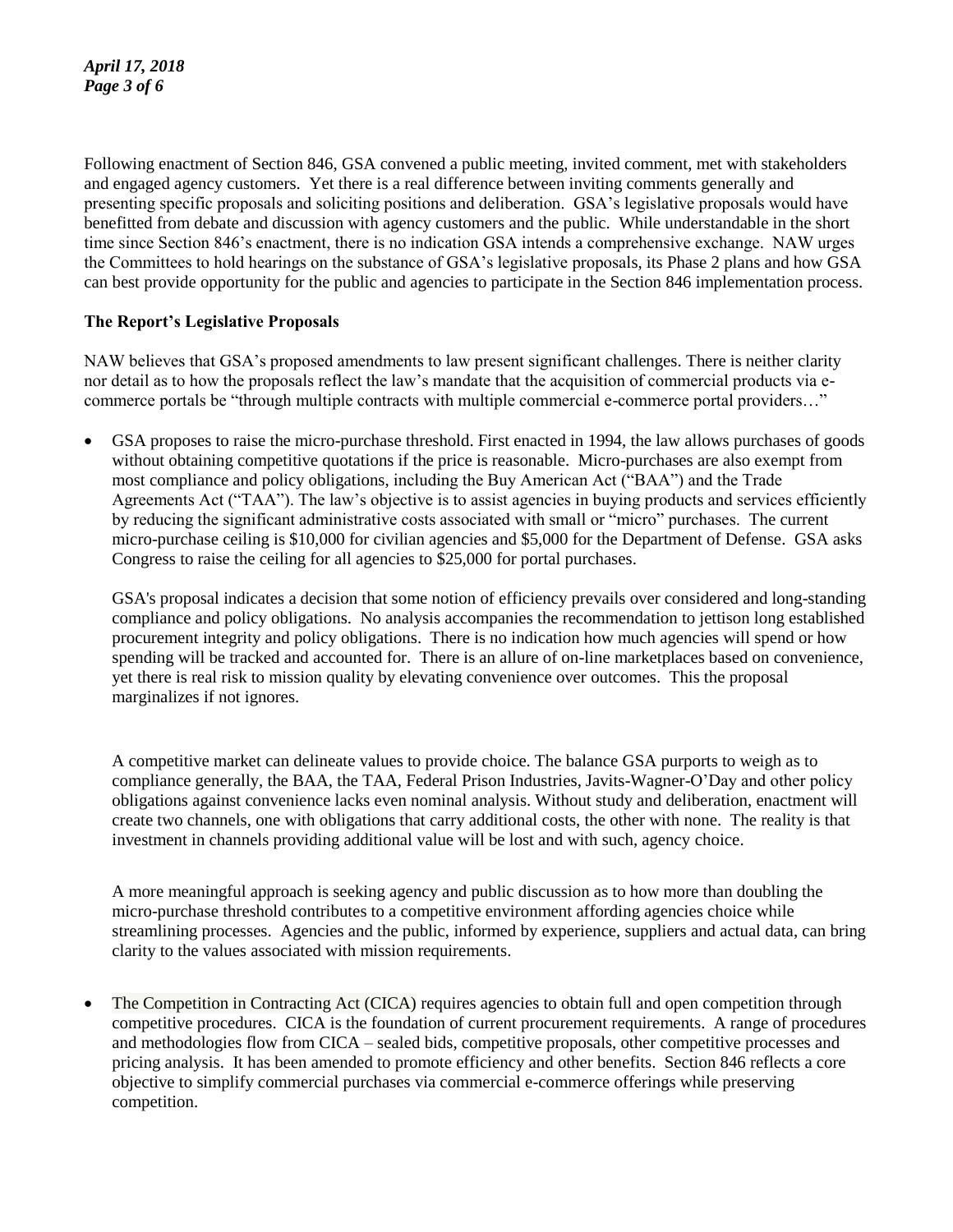GSA asks that the law be amended authorizing it to define and determine practices indicating competition in e-commerce portals. With this authority comes the ability to choose the terms under which such portals will operate, with the GSA already favoring the e-commerce portal's own commercial terms. The GSA has not sought out recommendations for what those terms ought to include nor has it requested sample terms from any of our member companies which currently sell to the government. Without these details the government cannot be sure exactly what it would be signing up for and whether such terms contain legally impermissible provisions for the government.

GSA's aim to update indicia of a competitive market is well-grounded yet its path unclear. Its proposal lacks any detail to discern how it will yield market-like results. The premise of dynamic pricing that dominates marketplace portals is well known. Adjusting pricing based on market conditions is enabled by faster access to and analysis of the market, and purports to reflect competition. Section 846(d) demands much more; agency program objectives and current policies must be addressed. Yet, GSA is silent.

The challenge of any methodology is to provide agencies metrics and data analytics as to both price and mission critical values. Inventory availability, product specifications, warranty, delivery date estimates, expedited delivery options and return policy are vital criteria entering the federal customer's purchase decision. By failing to address the criteria needed to be examined, the amendment falls short of promoting a competitive market able to promote broad choice and opportunity. GSA's lack of criteria also masks the question whether legacy methodologies determining price reasonableness, still in place and criticized as complex, burdensome, and unnecessary and not reflective of commercial markets, will endure.

 GSA also asks for authority to integrate its Multiple Awards Schedule (MAS Schedule) program into Section 846's e-commerce model. MAS Schedule contracts are indefinite delivery, indefinite quantity (IDIQ) long term agreements that provide reasonable pricing and a range of value elements. The contracts contain prenegotiation prices, delivery terms, warranties, and other terms streamlining an agency's buying process. The MAS Schedule program affords agencies flexibility and a meaningful alternative to separate solicitations and awards.

In implementing Section 846, GSA states it anticipates a direct relationship with commercial e-commerce portal providers. GSA seems to suggest that suppliers holding MAS Schedule contracts will also participate in the Section 846 portal. While it is not clear how MAS Schedule holders will do so, GSA seeks authority to consider the option.

Whether the MAS Schedule program can be integrated into Section 846 is a worthwhile inquiry. It entails quantitative review as to the costs associated with the portal provider, the product provider and whether agency mission requirements can effectively be met. Ultimately it engages the viability of the MAS Schedule program. Prior to considering the proposal, details as to its objectives and how it furthers Section 846 competitive goals, including serious cost-benefit scrutiny, are essential.

 GSA's proposal to expand the definition of "commercial e-commerce portal" to implement the "E-Procurement Model" also requires clarity. This recommendation appears based on providing a line of sight to competing offers, a positive attribute of a competitive market. If so, the challenge is to ensure interoperability across portals, with no entity capable of leveraging its position as either a platform portal or technology provider to dictate how a vendor presents its offering. The report offers no indication of the technical difficulty this entails nor assurance that the range of alternatives will be aired and opportunities provided to participate in its design and operation.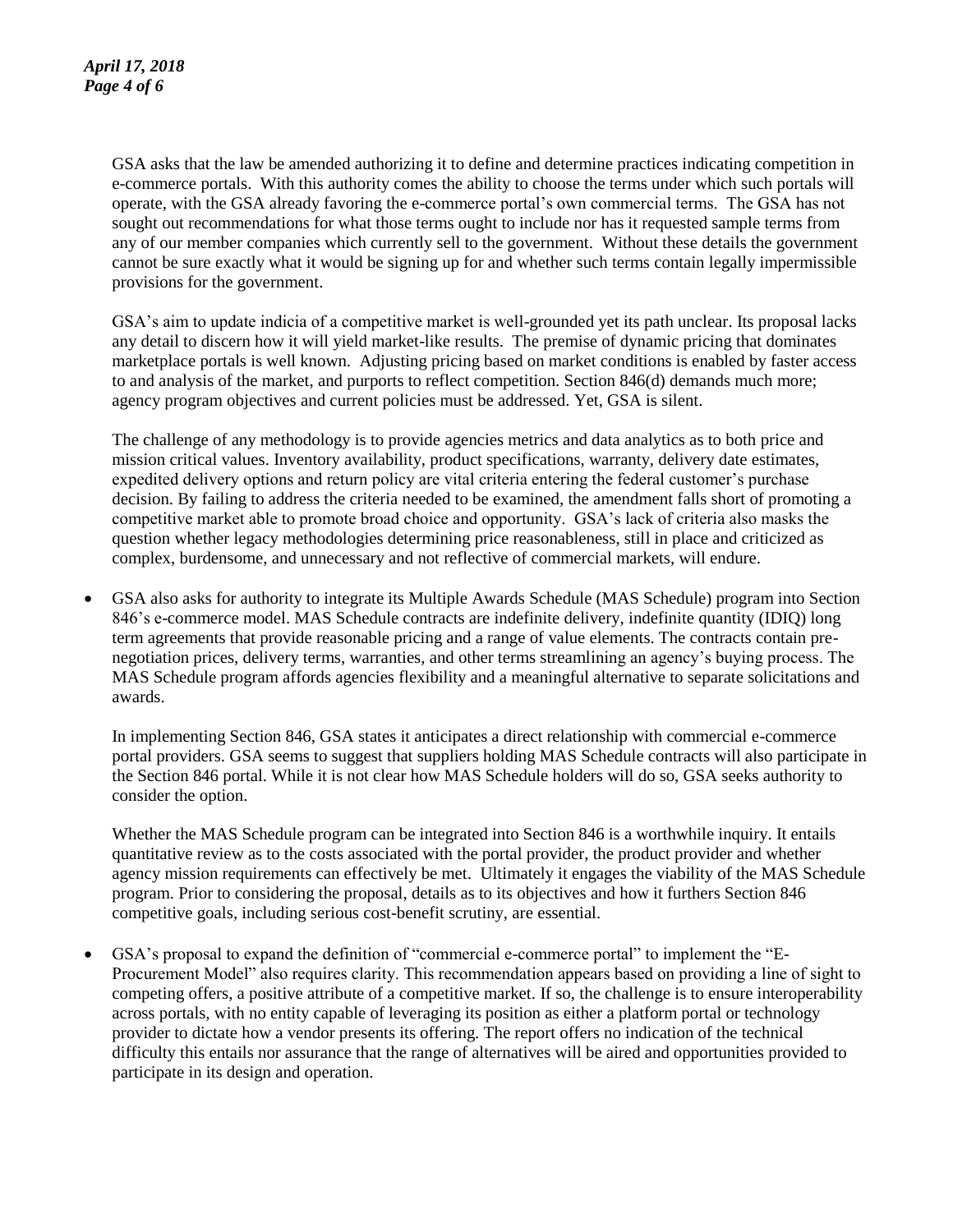## **The Report's Analysis and Implementation Plan**

Beyond the ambiguity of the legislative recommendations, the report glances across core mission requirements that need examination as to Section 846. The report does not address how the current structure actually responds to agency requirements for product precision, integrity, specialized handling and value focused services and if so, can or should it transition to the Section 846 model. COTS provisioning by the healthcare sector profiles how these values contribute tangibly to mission quality. When, where and how a product is delivered and how it is maintained throughout the supply chain is vital to an individual patient's well-being and overall quality of care and safety of a facility. We appreciate that Section  $846(c)(2)(B)$  calls out for these risks of disruption to be examined, and urge GSA to consider products/product lines with particular health, safety, and/or security concerns, and in particular products that are used in the treatment of patients, not suitable for online purchasing and to exempt them from the Procurement through Commercial E-Commerce Portals program.

Commercial and government purchasers of industrial products also frequently require comprehensive and up-todate technical specifications. Mission success relies upon the certainty that the products purchased are authentic, meet exactness standards and are sourced from authorized distributors/sellers, a responsibility, widely recognized, at which third-party marketplaces often fail.

GSA's report indicates its intention to seek only agency input to determine the products and product categories suitable for purchase on an e-commerce portal. Agency views are critical yet so is the public's, particularly those with experience in providing product. Industry insight on product selection and mix to ensure that the platform is successful and policy goals are met would contribute depth to decision quality. An effective Section 846 plan should develop and publish criteria upon which such determinations will be made, seek public and user agency input and consider those recommendations.

Also not referenced are core challenges associated with fair access to the e-commerce platform integral to competition and opportunity. Fees charged by the portal provider(s) must be transparent to all parties and the public and commensurate with the value provided and function performed. The substantial COTS market across the federal government has many interests competing and vying for business. The fee structure typical of the E-Marketplace Model diverges profoundly from the federal government market and, if applied, would distort fair cost allocation. E-Marketplace Model providers often charge sellers a percentage of the value of their goods (sometimes as high as 15%) to sell their products. Such a structure ignores the significant economies of scale and other efficiencies associated with a government e-commerce platform and should benefit the sellers using it. Otherwise, the portal provider will succeed to a windfall that reduces government choice and competitive opportunity. The report's failure to address the need for scrutiny and analysis as to fees must be remedied by debate and deliberation on the specifics fees, rather than assurances of further discussion.

Since Section 846's enactment, the need to ensure the protection of sensitive government information and vendor proprietary, market protected information has heightened. Secure e-commerce portals are fundamental to national security and the integrity of government processes. It is also crucial to fair and competitive markets. Section 846's mandate that proprietary information of third party suppliers be protected requires review and debate regarding how GSA proposes to do so. Yet the report references it only in passing.

The failing is not in presenting solutions to these difficult and complicated challenges within the 90 days provided to prepare the report. While GSA has committed to further discussions in Phase 2, specific proposals should be presented to afford agencies and the public a role in understanding the underlying rationale and to participate in its decisions. The analysis and reasoning historically accompanying government action affecting so extensively the public and private sector has yet to be engaged.